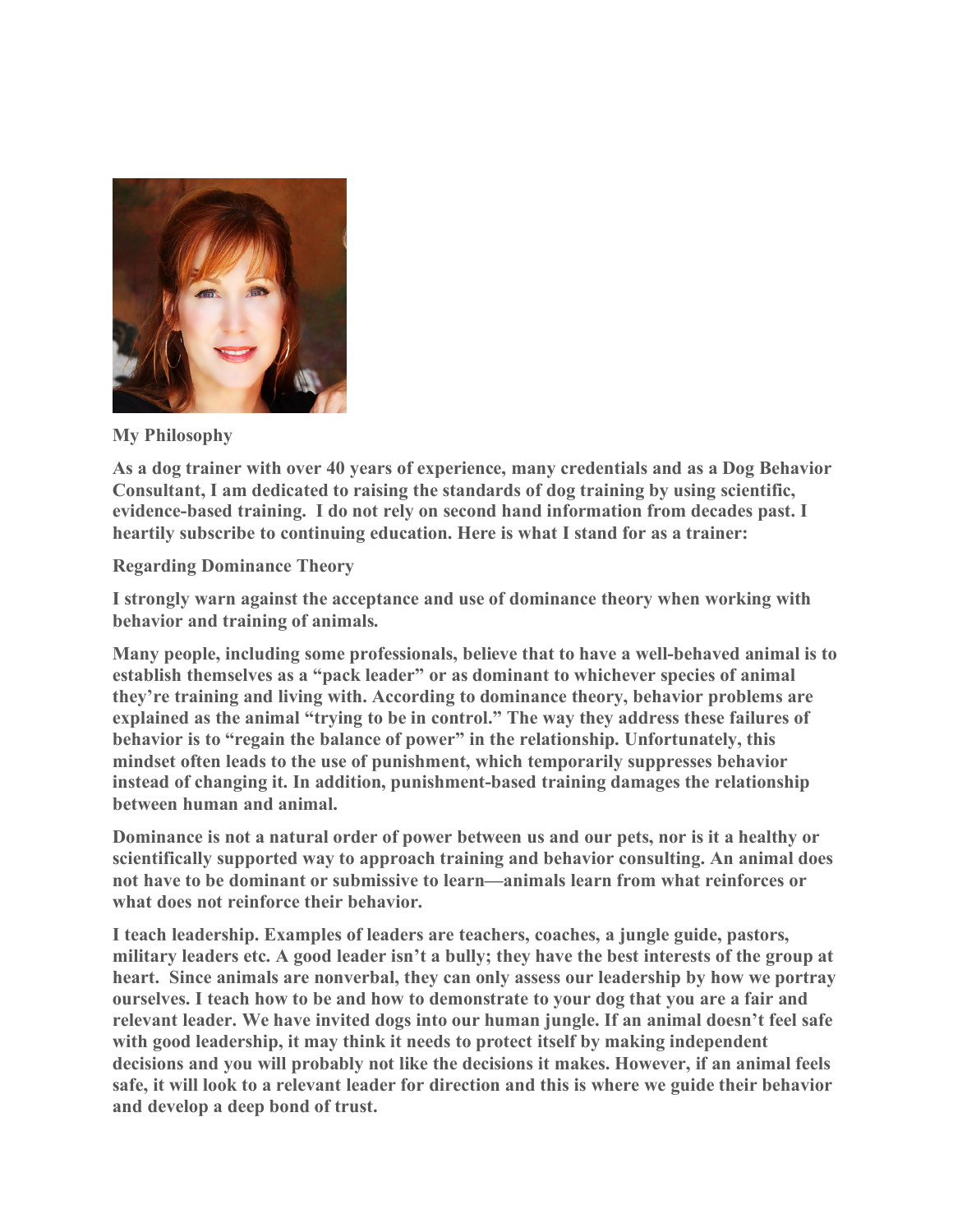**When faced with unwanted behaviors we must create an environment set up for success; where good choices are safe and easy for the animal to make. All behavior plans, including those for animals assessed with "dominance aggression," should focus on an operational understanding of the function of the behavior, and how that function can be served by a different behavior, emotional response or environmental arrangement. The behavior should always be assessed based on its antecedents and consequence, and not on an anthropomorphic interpretation of intent.**

**Behavior consultants and trainers should focus on teaching clients how they can avoid reinforcing problem behaviors and showing them how to be a consistent, caring teachers. To work effectively and ethically, an animal trainer or behavior consultant must have a proper understanding of the natural world, each species' natural behaviors, and what is significant to the individual animal in our care. Misunderstood dominance theory and the punitive, harmful approaches it is used to justify has no place in modern, evidence-based training and behavior work.**

## **Regarding how objectional behaviors are resolved**

**I believe in using "LIMA". LIMA describes a trainer or behavior consultant who uses the least intrusive, minimally aversive strategy including humane and effective tactics likely to succeed in achieving a training or behavior change objective. LIMA adherence also requires consultants to be adequately educated and skilled. In the vast majority of cases, desired behavior change can be affected by focusing on the animal's environment, physical well-being, and operant and classical interventions such as differential reinforcement of an alternative behavior, desensitization, and counter-conditioning. The measure of each stimulus is whether the learner's target behavior is strengthening or weakening, not the trainer/consultant's intent or preference.**

**I seek to prevent the abuses and potential repercussions of inappropriate, poorly applied, and inhumane uses of punishment and of overly-restrictive management and confinement strategies. The potential effects of punishment-based training can include physical harm, aggression or counter-aggression, suppressed behavior that present later as increased anxiety, fear and outbursts, a negative association with the owner or handler, increased unwanted behavior and new, unwanted behaviors. Overly restrictive management also prevents your dog from being an active learner and participant. Here is a chart of how I approach behavior modification:**